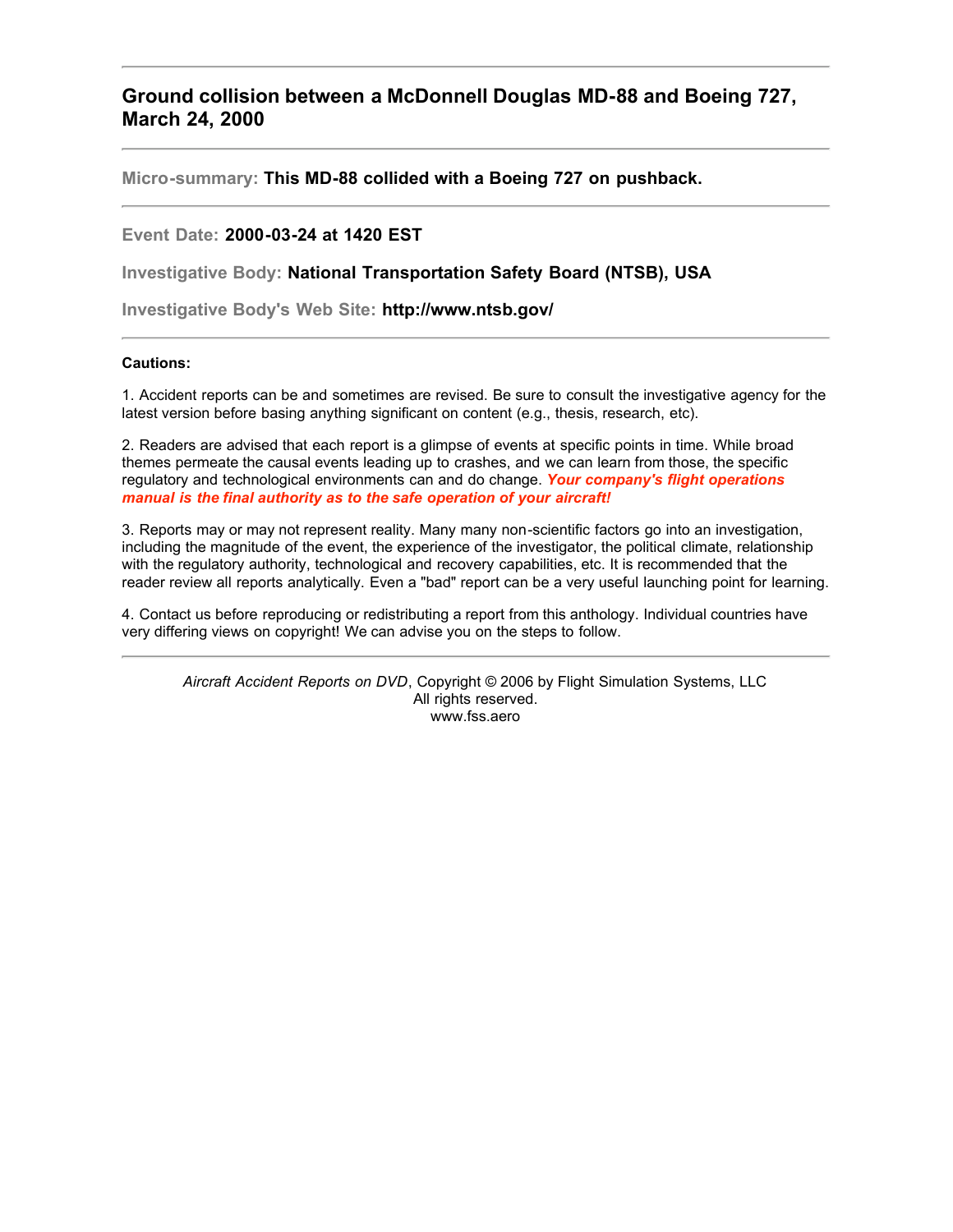| RANS <sub>O</sub> RANSO<br>National Transportation Safety Board                                                                                                                                                                                                                                                                                                                                                                                                                                                                                                                                                                                                                                                                                                                                                                                                                                                                                                                                                                                                                                                                                                                                                                                                                                                                                                                                                                                                                                                                                                                                                                                                                                                                                                                                                                                                                                                                                                                                                                                                                                                                                                                                        |                                 |                        | NTSB ID: NYC00IA100A        |                                  |            | Aircraft Registration Number: N944DL |  |  |  |  |  |
|--------------------------------------------------------------------------------------------------------------------------------------------------------------------------------------------------------------------------------------------------------------------------------------------------------------------------------------------------------------------------------------------------------------------------------------------------------------------------------------------------------------------------------------------------------------------------------------------------------------------------------------------------------------------------------------------------------------------------------------------------------------------------------------------------------------------------------------------------------------------------------------------------------------------------------------------------------------------------------------------------------------------------------------------------------------------------------------------------------------------------------------------------------------------------------------------------------------------------------------------------------------------------------------------------------------------------------------------------------------------------------------------------------------------------------------------------------------------------------------------------------------------------------------------------------------------------------------------------------------------------------------------------------------------------------------------------------------------------------------------------------------------------------------------------------------------------------------------------------------------------------------------------------------------------------------------------------------------------------------------------------------------------------------------------------------------------------------------------------------------------------------------------------------------------------------------------------|---------------------------------|------------------------|-----------------------------|----------------------------------|------------|--------------------------------------|--|--|--|--|--|
| <b>FACTUAL REPORT</b>                                                                                                                                                                                                                                                                                                                                                                                                                                                                                                                                                                                                                                                                                                                                                                                                                                                                                                                                                                                                                                                                                                                                                                                                                                                                                                                                                                                                                                                                                                                                                                                                                                                                                                                                                                                                                                                                                                                                                                                                                                                                                                                                                                                  |                                 |                        | Occurrence Date: 03/24/2000 |                                  |            | Most Critical Injury: None           |  |  |  |  |  |
| <b>ÁVIATION</b><br>ETYBOR                                                                                                                                                                                                                                                                                                                                                                                                                                                                                                                                                                                                                                                                                                                                                                                                                                                                                                                                                                                                                                                                                                                                                                                                                                                                                                                                                                                                                                                                                                                                                                                                                                                                                                                                                                                                                                                                                                                                                                                                                                                                                                                                                                              |                                 |                        | Occurrence Type: Incident   |                                  |            | Investigated By: NTSB                |  |  |  |  |  |
| Location/Time                                                                                                                                                                                                                                                                                                                                                                                                                                                                                                                                                                                                                                                                                                                                                                                                                                                                                                                                                                                                                                                                                                                                                                                                                                                                                                                                                                                                                                                                                                                                                                                                                                                                                                                                                                                                                                                                                                                                                                                                                                                                                                                                                                                          |                                 |                        |                             |                                  |            |                                      |  |  |  |  |  |
| Nearest City/Place                                                                                                                                                                                                                                                                                                                                                                                                                                                                                                                                                                                                                                                                                                                                                                                                                                                                                                                                                                                                                                                                                                                                                                                                                                                                                                                                                                                                                                                                                                                                                                                                                                                                                                                                                                                                                                                                                                                                                                                                                                                                                                                                                                                     | <b>State</b>                    | Local Time<br>Zip Code |                             |                                  |            | Time Zone                            |  |  |  |  |  |
| <b>BOSTON</b>                                                                                                                                                                                                                                                                                                                                                                                                                                                                                                                                                                                                                                                                                                                                                                                                                                                                                                                                                                                                                                                                                                                                                                                                                                                                                                                                                                                                                                                                                                                                                                                                                                                                                                                                                                                                                                                                                                                                                                                                                                                                                                                                                                                          | MA                              |                        | 02128                       | 1420                             | <b>EST</b> |                                      |  |  |  |  |  |
| Airport Proximity: On Airport                                                                                                                                                                                                                                                                                                                                                                                                                                                                                                                                                                                                                                                                                                                                                                                                                                                                                                                                                                                                                                                                                                                                                                                                                                                                                                                                                                                                                                                                                                                                                                                                                                                                                                                                                                                                                                                                                                                                                                                                                                                                                                                                                                          | Distance From Landing Facility: |                        | Direction From Airport:     |                                  |            |                                      |  |  |  |  |  |
| <b>Aircraft Information Summary</b>                                                                                                                                                                                                                                                                                                                                                                                                                                                                                                                                                                                                                                                                                                                                                                                                                                                                                                                                                                                                                                                                                                                                                                                                                                                                                                                                                                                                                                                                                                                                                                                                                                                                                                                                                                                                                                                                                                                                                                                                                                                                                                                                                                    |                                 |                        |                             |                                  |            |                                      |  |  |  |  |  |
| Aircraft Manufacturer                                                                                                                                                                                                                                                                                                                                                                                                                                                                                                                                                                                                                                                                                                                                                                                                                                                                                                                                                                                                                                                                                                                                                                                                                                                                                                                                                                                                                                                                                                                                                                                                                                                                                                                                                                                                                                                                                                                                                                                                                                                                                                                                                                                  |                                 | Model/Series           |                             |                                  |            | Type of Aircraft                     |  |  |  |  |  |
| <b>McDonnell Douglas</b>                                                                                                                                                                                                                                                                                                                                                                                                                                                                                                                                                                                                                                                                                                                                                                                                                                                                                                                                                                                                                                                                                                                                                                                                                                                                                                                                                                                                                                                                                                                                                                                                                                                                                                                                                                                                                                                                                                                                                                                                                                                                                                                                                                               |                                 | MD-88                  |                             |                                  |            | Airplane                             |  |  |  |  |  |
| Sightseeing Flight: No                                                                                                                                                                                                                                                                                                                                                                                                                                                                                                                                                                                                                                                                                                                                                                                                                                                                                                                                                                                                                                                                                                                                                                                                                                                                                                                                                                                                                                                                                                                                                                                                                                                                                                                                                                                                                                                                                                                                                                                                                                                                                                                                                                                 |                                 |                        |                             | Air Medical Transport Flight: No |            |                                      |  |  |  |  |  |
| Narrative                                                                                                                                                                                                                                                                                                                                                                                                                                                                                                                                                                                                                                                                                                                                                                                                                                                                                                                                                                                                                                                                                                                                                                                                                                                                                                                                                                                                                                                                                                                                                                                                                                                                                                                                                                                                                                                                                                                                                                                                                                                                                                                                                                                              |                                 |                        |                             |                                  |            |                                      |  |  |  |  |  |
| Brief narrative statement of facts, conditions and circumstances pertinent to the accident/incident:<br>On March 24, 2000, about 1420 Eastern Standard Time, a Boeing 727-247, N297WA, operated by Delta<br>Air Lines as flight 1865, was struck by a McDonnell-Douglas MD-88, N944DL, operated by Delta Air<br>Lines as flight 1857, at Logan International Airport, Boston, Massachusetts. Both airplanes<br>received minor damage, and there were no injuries to the 202 occupants of either airplane, and the<br>4 ground personnel conducting the pushback of the MD-88. Visual meteorological conditions<br>prevailed, and instrument flight rules (IFR) flight plans had been filed, for the two flights which<br>were conducted under 14 CFR Part 121.<br>The Boeing 727 was parked at an adjacent gate with the jetway attached. Passenger loading was in<br>progress.<br>The MD-88 was being pushed back for departure. The pushback crew consisted of two wing walkers, a<br>walker by the nose, and the tug driver. As the airplane was pushed back, the tail was turned<br>toward the Boeing 727. The MD-88 was then pulled forward a short distance, and pushed back again<br>to make a change in direction. During the second rearward push, the right elevator of the MD-88<br>made contact with the rudder tab on the upper rudder of the Boeing 727.<br>The airplanes were separated and the MD-88 was returned to the gate where the passengers deplaned<br>through the jetway.<br>According to statements received from DAL, the three ground walkers all signaled the tug driver to<br>stop. According to the statement from the tug driver:<br>"I did not want to jam on the brakes and bring him to a hard stop, so I tried to ease him to a<br>comfortable stop"<br>The damage on the Boeing 727 consisted of a tear in the fiberglass skin of the upper rudder tab.<br>The upper rudder tab was replaced and the airplane was returned to service.<br>consisted of a four-inch long dent in the trailing edge of right side<br>The damage on the MD-88<br>elevator anti-float tab.<br>The airplane was ferried to Atlanta for repair with the damaged unit<br>still in place. |                                 |                        |                             |                                  |            |                                      |  |  |  |  |  |
|                                                                                                                                                                                                                                                                                                                                                                                                                                                                                                                                                                                                                                                                                                                                                                                                                                                                                                                                                                                                                                                                                                                                                                                                                                                                                                                                                                                                                                                                                                                                                                                                                                                                                                                                                                                                                                                                                                                                                                                                                                                                                                                                                                                                        |                                 |                        |                             |                                  |            |                                      |  |  |  |  |  |
|                                                                                                                                                                                                                                                                                                                                                                                                                                                                                                                                                                                                                                                                                                                                                                                                                                                                                                                                                                                                                                                                                                                                                                                                                                                                                                                                                                                                                                                                                                                                                                                                                                                                                                                                                                                                                                                                                                                                                                                                                                                                                                                                                                                                        |                                 |                        |                             |                                  |            |                                      |  |  |  |  |  |
|                                                                                                                                                                                                                                                                                                                                                                                                                                                                                                                                                                                                                                                                                                                                                                                                                                                                                                                                                                                                                                                                                                                                                                                                                                                                                                                                                                                                                                                                                                                                                                                                                                                                                                                                                                                                                                                                                                                                                                                                                                                                                                                                                                                                        |                                 |                        |                             |                                  |            |                                      |  |  |  |  |  |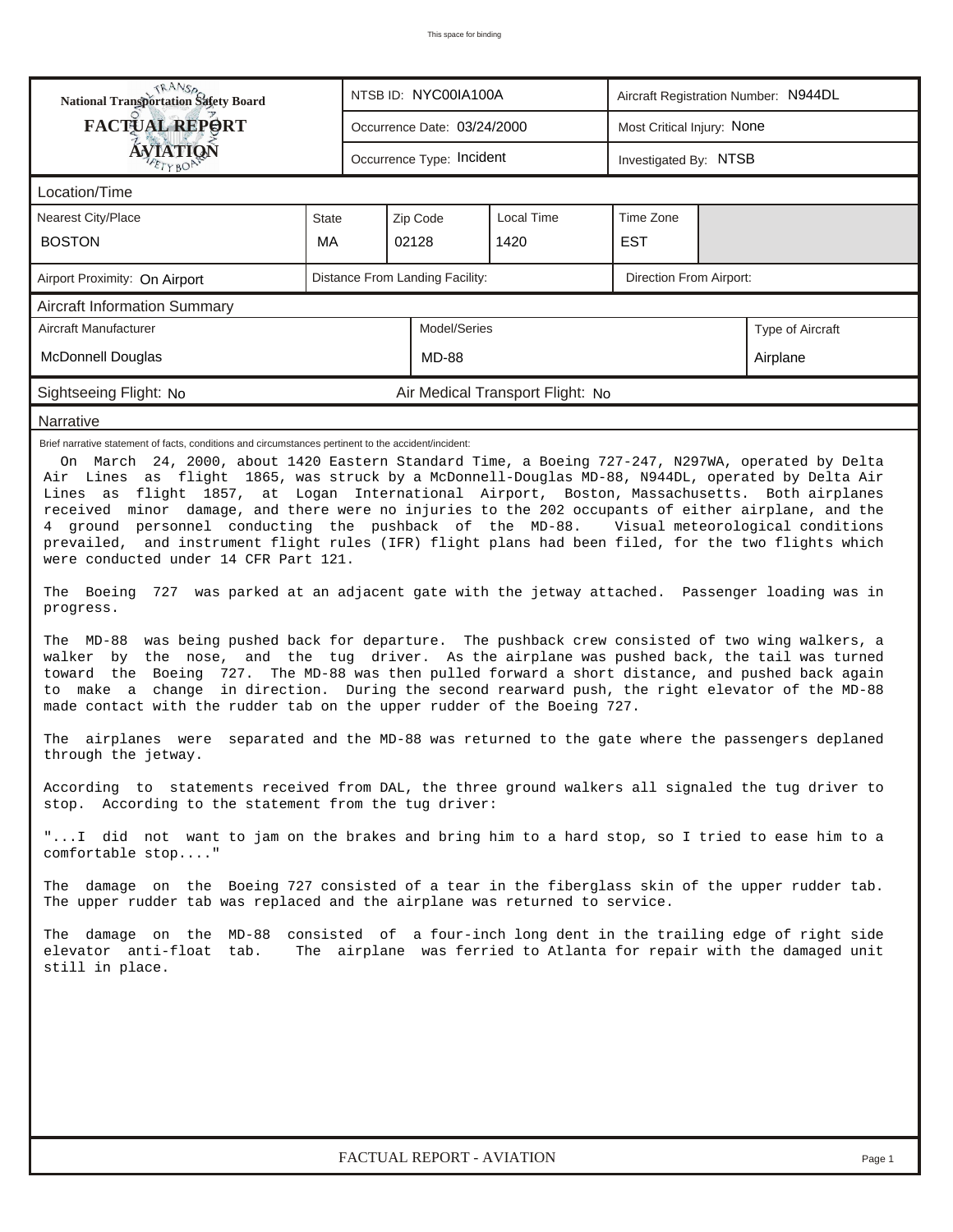| <b>National Transportation Safety Board</b>                              |                                                 |                                                              | NTSB ID: NYC00IA100A      |                                                       |                                                                         |  |  |                              |                           |       |                      |                           |  |  |
|--------------------------------------------------------------------------|-------------------------------------------------|--------------------------------------------------------------|---------------------------|-------------------------------------------------------|-------------------------------------------------------------------------|--|--|------------------------------|---------------------------|-------|----------------------|---------------------------|--|--|
| <b>FACTUAL REPORT</b>                                                    |                                                 |                                                              |                           |                                                       | Occurrence Date: 03/24/2000                                             |  |  |                              |                           |       |                      |                           |  |  |
| <b>AVIATION</b>                                                          |                                                 |                                                              | Occurrence Type: Incident |                                                       |                                                                         |  |  |                              |                           |       |                      |                           |  |  |
| Landing Facility/Approach Information                                    |                                                 |                                                              |                           |                                                       |                                                                         |  |  |                              |                           |       |                      |                           |  |  |
| <b>Airport Name</b>                                                      |                                                 |                                                              |                           |                                                       | Runway Used<br>Runway Length<br>Airport ID:<br><b>Airport Elevation</b> |  |  |                              |                           |       |                      | Runway Width              |  |  |
| <b>LOGAN INT'L AIRPORT</b>                                               |                                                 |                                                              |                           |                                                       | <b>BOS</b><br>0<br>20 Ft. MSL                                           |  |  |                              |                           |       |                      |                           |  |  |
| Runway Surface Type:                                                     |                                                 |                                                              |                           |                                                       |                                                                         |  |  |                              |                           |       |                      |                           |  |  |
| Runway Surface Condition: Dry                                            |                                                 |                                                              |                           |                                                       |                                                                         |  |  |                              |                           |       |                      |                           |  |  |
| Type Instrument Approach: NONE                                           |                                                 |                                                              |                           |                                                       |                                                                         |  |  |                              |                           |       |                      |                           |  |  |
| VFR Approach/Landing: None                                               |                                                 |                                                              |                           |                                                       |                                                                         |  |  |                              |                           |       |                      |                           |  |  |
| Aircraft Information                                                     |                                                 |                                                              |                           |                                                       |                                                                         |  |  |                              |                           |       |                      |                           |  |  |
| Aircraft Manufacturer<br>McDonnell Douglas                               |                                                 |                                                              |                           | Model/Series<br><b>MD-88</b>                          |                                                                         |  |  |                              |                           | 49817 | <b>Serial Number</b> |                           |  |  |
| Airworthiness Certificate(s): Transport                                  |                                                 |                                                              |                           |                                                       |                                                                         |  |  |                              |                           |       |                      |                           |  |  |
| Landing Gear Type: Retractable - Tricycle                                |                                                 |                                                              |                           |                                                       |                                                                         |  |  |                              |                           |       |                      |                           |  |  |
| Homebuilt Aircraft? No                                                   | Certified Max Gross Wt.<br>Number of Seats: 149 |                                                              |                           |                                                       |                                                                         |  |  | 160500 LBS                   | Number of Engines: 2      |       |                      |                           |  |  |
| Engine Type:<br>Turbo Fan                                                |                                                 |                                                              |                           | Engine Manufacturer:<br>P&W                           |                                                                         |  |  |                              | Model/Series:<br>JT8D-219 |       |                      | Rated Power:<br>21000 LBS |  |  |
| - Aircraft Inspection Information                                        |                                                 |                                                              |                           |                                                       |                                                                         |  |  |                              |                           |       |                      |                           |  |  |
| Type of Last Inspection                                                  |                                                 |                                                              |                           | Date of Last Inspection<br>Time Since Last Inspection |                                                                         |  |  |                              |                           |       |                      | Airframe Total Time       |  |  |
| <b>Continuous Airworthiness</b>                                          |                                                 |                                                              | 03/2000                   |                                                       |                                                                         |  |  |                              |                           | Hours |                      | Hours                     |  |  |
| - Emergency Locator Transmitter (ELT) Information                        |                                                 |                                                              |                           |                                                       |                                                                         |  |  |                              |                           |       |                      |                           |  |  |
| ELT Installed? No                                                        |                                                 | <b>ELT Operated?</b><br>ELT Aided in Locating Accident Site? |                           |                                                       |                                                                         |  |  |                              |                           |       |                      |                           |  |  |
| Owner/Operator Information                                               |                                                 |                                                              |                           |                                                       |                                                                         |  |  |                              |                           |       |                      |                           |  |  |
| Registered Aircraft Owner                                                |                                                 |                                                              |                           | <b>Street Address</b>                                 |                                                                         |  |  | HARTSFIELD ATLANTA INTL ARPT |                           |       |                      |                           |  |  |
| <b>DELTA AIR LINES</b>                                                   |                                                 |                                                              |                           |                                                       | City                                                                    |  |  |                              |                           |       |                      | Zip Code                  |  |  |
|                                                                          |                                                 |                                                              |                           |                                                       | <b>ATLANTA</b><br>GA<br>30320<br><b>Street Address</b>                  |  |  |                              |                           |       |                      |                           |  |  |
| Operator of Aircraft                                                     |                                                 |                                                              |                           |                                                       | Same as Reg'd Aircraft Owner                                            |  |  |                              |                           |       |                      |                           |  |  |
| Same as Reg'd Aircraft Owner                                             |                                                 |                                                              |                           |                                                       | <b>State</b><br>City                                                    |  |  |                              |                           |       |                      | Zip Code                  |  |  |
| Operator Designator Code: DALA<br><b>Operator Does Business As:</b>      |                                                 |                                                              |                           |                                                       |                                                                         |  |  |                              |                           |       |                      |                           |  |  |
| - Type of U.S. Certificate(s) Held:                                      |                                                 |                                                              |                           |                                                       |                                                                         |  |  |                              |                           |       |                      |                           |  |  |
| Air Carrier Operating Certificate(s): Flag Carrier/Domestic              |                                                 |                                                              |                           |                                                       |                                                                         |  |  |                              |                           |       |                      |                           |  |  |
| Operating Certificate:<br>Operator Certificate:                          |                                                 |                                                              |                           |                                                       |                                                                         |  |  |                              |                           |       |                      |                           |  |  |
| Regulation Flight Conducted Under: Part 121: Air Carrier                 |                                                 |                                                              |                           |                                                       |                                                                         |  |  |                              |                           |       |                      |                           |  |  |
| Type of Flight Operation Conducted: Scheduled; Domestic; Passenger/Cargo |                                                 |                                                              |                           |                                                       |                                                                         |  |  |                              |                           |       |                      |                           |  |  |
| FACTUAL REPORT - AVIATION<br>Page 2                                      |                                                 |                                                              |                           |                                                       |                                                                         |  |  |                              |                           |       |                      |                           |  |  |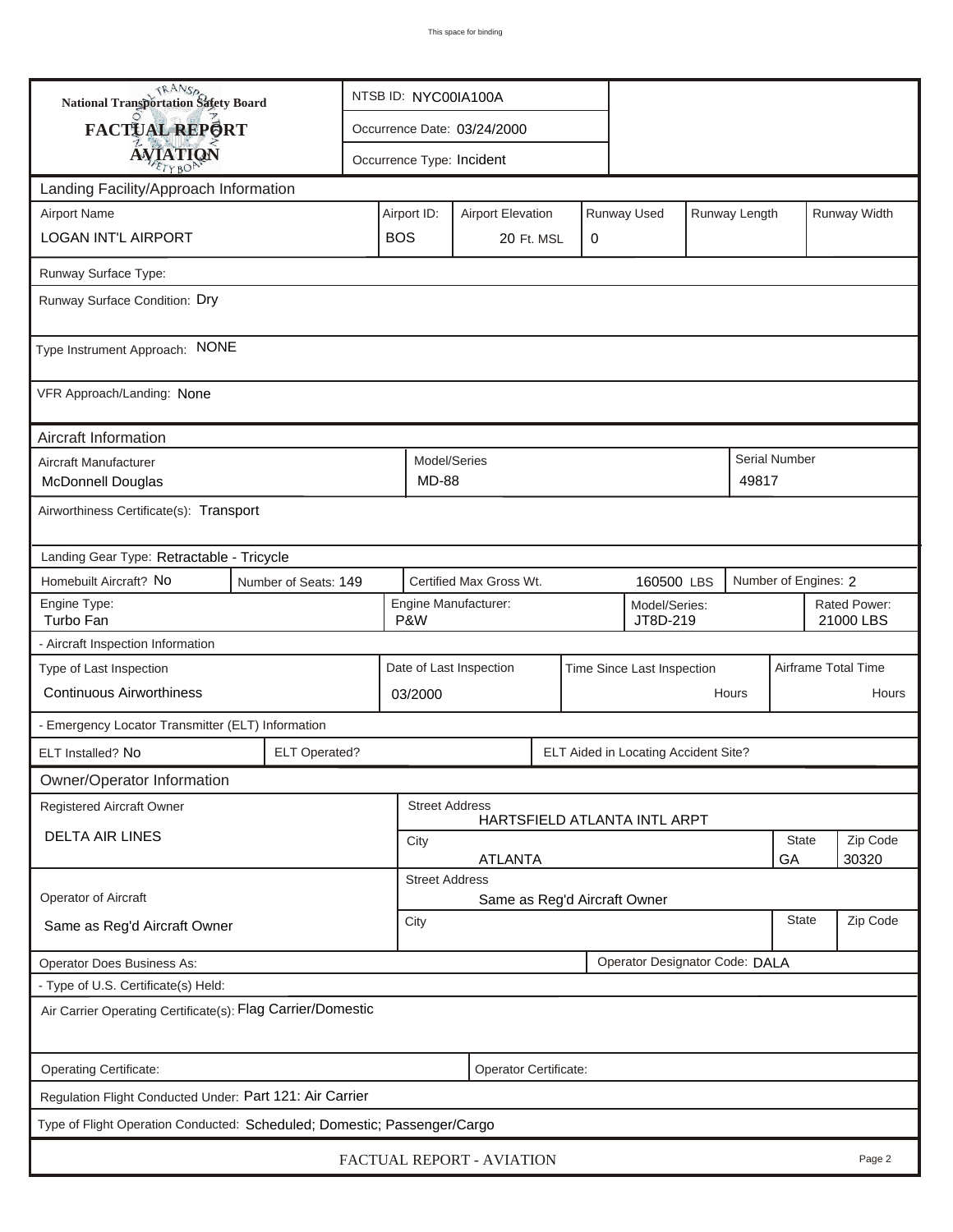|                                                                                                      | TRANSA<br><b>National Transportation Safety Board</b>                                             |         | NTSB ID: NYC00IA100A   |                                                      |                                     |  |                  |  |                                        |                                      |            |  |                                    |                     |
|------------------------------------------------------------------------------------------------------|---------------------------------------------------------------------------------------------------|---------|------------------------|------------------------------------------------------|-------------------------------------|--|------------------|--|----------------------------------------|--------------------------------------|------------|--|------------------------------------|---------------------|
|                                                                                                      | <b>FACTUAL REPORT</b>                                                                             |         |                        |                                                      | Occurrence Date: 03/24/2000         |  |                  |  |                                        |                                      |            |  |                                    |                     |
|                                                                                                      | <b>AVIATION</b>                                                                                   |         |                        |                                                      | Occurrence Type: Incident           |  |                  |  |                                        |                                      |            |  |                                    |                     |
| <b>First Pilot Information</b>                                                                       |                                                                                                   |         |                        |                                                      |                                     |  |                  |  |                                        |                                      |            |  |                                    |                     |
|                                                                                                      | City<br><b>State</b><br>Date of Birth<br>Name<br>Age                                              |         |                        |                                                      |                                     |  |                  |  |                                        |                                      |            |  |                                    |                     |
| On File                                                                                              |                                                                                                   |         |                        |                                                      |                                     |  |                  |  |                                        |                                      |            |  |                                    |                     |
|                                                                                                      |                                                                                                   |         |                        |                                                      | On File<br>On File<br>On File<br>52 |  |                  |  |                                        |                                      |            |  |                                    |                     |
| Sex: M<br>Seat Occupied: Left<br>Principal Profession: Civilian Pilot<br>Certificate Number: On File |                                                                                                   |         |                        |                                                      |                                     |  |                  |  |                                        |                                      |            |  |                                    |                     |
| Airline Transport<br>Certificate(s):                                                                 |                                                                                                   |         |                        |                                                      |                                     |  |                  |  |                                        |                                      |            |  |                                    |                     |
| Airplane Rating(s):<br>Multi-engine Land; Single-engine Land                                         |                                                                                                   |         |                        |                                                      |                                     |  |                  |  |                                        |                                      |            |  |                                    |                     |
|                                                                                                      | Rotorcraft/Glider/LTA: None                                                                       |         |                        |                                                      |                                     |  |                  |  |                                        |                                      |            |  |                                    |                     |
|                                                                                                      | Instrument Rating(s):                                                                             |         |                        |                                                      |                                     |  |                  |  |                                        |                                      |            |  |                                    |                     |
| Airplane<br>None<br>Instructor Rating(s):                                                            |                                                                                                   |         |                        |                                                      |                                     |  |                  |  |                                        |                                      |            |  |                                    |                     |
|                                                                                                      | Type Rating/Endorsement for Accident/Incident Aircraft? Yes                                       |         |                        |                                                      |                                     |  |                  |  | <b>Current Biennial Flight Review?</b> |                                      |            |  |                                    |                     |
|                                                                                                      | Medical Cert.: Class 1                                                                            |         |                        | Medical Cert. Status: Valid Medical--no waivers/lim. |                                     |  |                  |  |                                        |                                      |            |  | Date of Last Medical Exam: 11/1999 |                     |
|                                                                                                      |                                                                                                   |         |                        |                                                      |                                     |  |                  |  |                                        |                                      |            |  |                                    |                     |
| - Flight Time Matrix                                                                                 |                                                                                                   | All A/C | This Make<br>and Model | Airplane<br>Single Engine                            | Airplane<br>Mult-Engine             |  | Night<br>Actual  |  | Instrument                             | Simulated                            | Rotorcraft |  | Glider                             | Lighter<br>Than Air |
| <b>Total Time</b>                                                                                    |                                                                                                   | 13000   | 5979                   |                                                      |                                     |  |                  |  |                                        |                                      |            |  |                                    |                     |
|                                                                                                      | Pilot In Command(PIC)                                                                             |         |                        |                                                      |                                     |  |                  |  |                                        |                                      |            |  |                                    |                     |
| Instructor                                                                                           |                                                                                                   |         |                        |                                                      |                                     |  |                  |  |                                        |                                      |            |  |                                    |                     |
| Last 90 Days                                                                                         |                                                                                                   |         | 209                    |                                                      |                                     |  |                  |  |                                        |                                      |            |  |                                    |                     |
| Last 30 Days                                                                                         |                                                                                                   |         |                        |                                                      |                                     |  |                  |  |                                        |                                      |            |  |                                    |                     |
| Last 24 Hours                                                                                        |                                                                                                   |         |                        |                                                      |                                     |  |                  |  |                                        |                                      |            |  |                                    |                     |
|                                                                                                      | Seatbelt Used? Yes<br>Toxicology Performed? No<br>Second Pilot? Yes<br>Shoulder Harness Used? Yes |         |                        |                                                      |                                     |  |                  |  |                                        |                                      |            |  |                                    |                     |
|                                                                                                      |                                                                                                   |         |                        |                                                      |                                     |  |                  |  |                                        |                                      |            |  |                                    |                     |
|                                                                                                      | Flight Plan/Itinerary                                                                             |         |                        |                                                      |                                     |  |                  |  |                                        |                                      |            |  |                                    |                     |
|                                                                                                      | Type of Flight Plan Filed: IFR                                                                    |         |                        |                                                      |                                     |  |                  |  |                                        |                                      |            |  |                                    |                     |
| Departure Point                                                                                      |                                                                                                   |         |                        |                                                      |                                     |  | <b>State</b>     |  |                                        | Airport Identifier<br>Departure Time |            |  |                                    | Time Zone           |
|                                                                                                      | Same as Accident/Incident Location                                                                |         |                        |                                                      |                                     |  |                  |  | <b>BOS</b>                             | 1420                                 |            |  |                                    | <b>EST</b>          |
| <b>Destination</b><br>State                                                                          |                                                                                                   |         |                        |                                                      |                                     |  |                  |  | Airport Identifier                     |                                      |            |  |                                    |                     |
| <b>ATLANTA</b>                                                                                       |                                                                                                   |         |                        |                                                      |                                     |  | GA<br><b>ATL</b> |  |                                        |                                      |            |  |                                    |                     |
| Type of Clearance: None                                                                              |                                                                                                   |         |                        |                                                      |                                     |  |                  |  |                                        |                                      |            |  |                                    |                     |
| Type of Airspace:                                                                                    |                                                                                                   |         |                        |                                                      |                                     |  |                  |  |                                        |                                      |            |  |                                    |                     |
| Weather Information                                                                                  |                                                                                                   |         |                        |                                                      |                                     |  |                  |  |                                        |                                      |            |  |                                    |                     |
| Source of Briefing:                                                                                  |                                                                                                   |         |                        |                                                      |                                     |  |                  |  |                                        |                                      |            |  |                                    |                     |
| Company                                                                                              |                                                                                                   |         |                        |                                                      |                                     |  |                  |  |                                        |                                      |            |  |                                    |                     |
|                                                                                                      |                                                                                                   |         |                        |                                                      |                                     |  |                  |  |                                        |                                      |            |  |                                    |                     |
| Method of Briefing:                                                                                  |                                                                                                   |         |                        |                                                      |                                     |  |                  |  |                                        |                                      |            |  |                                    |                     |
| FACTUAL REPORT - AVIATION<br>Page 3                                                                  |                                                                                                   |         |                        |                                                      |                                     |  |                  |  |                                        |                                      |            |  |                                    |                     |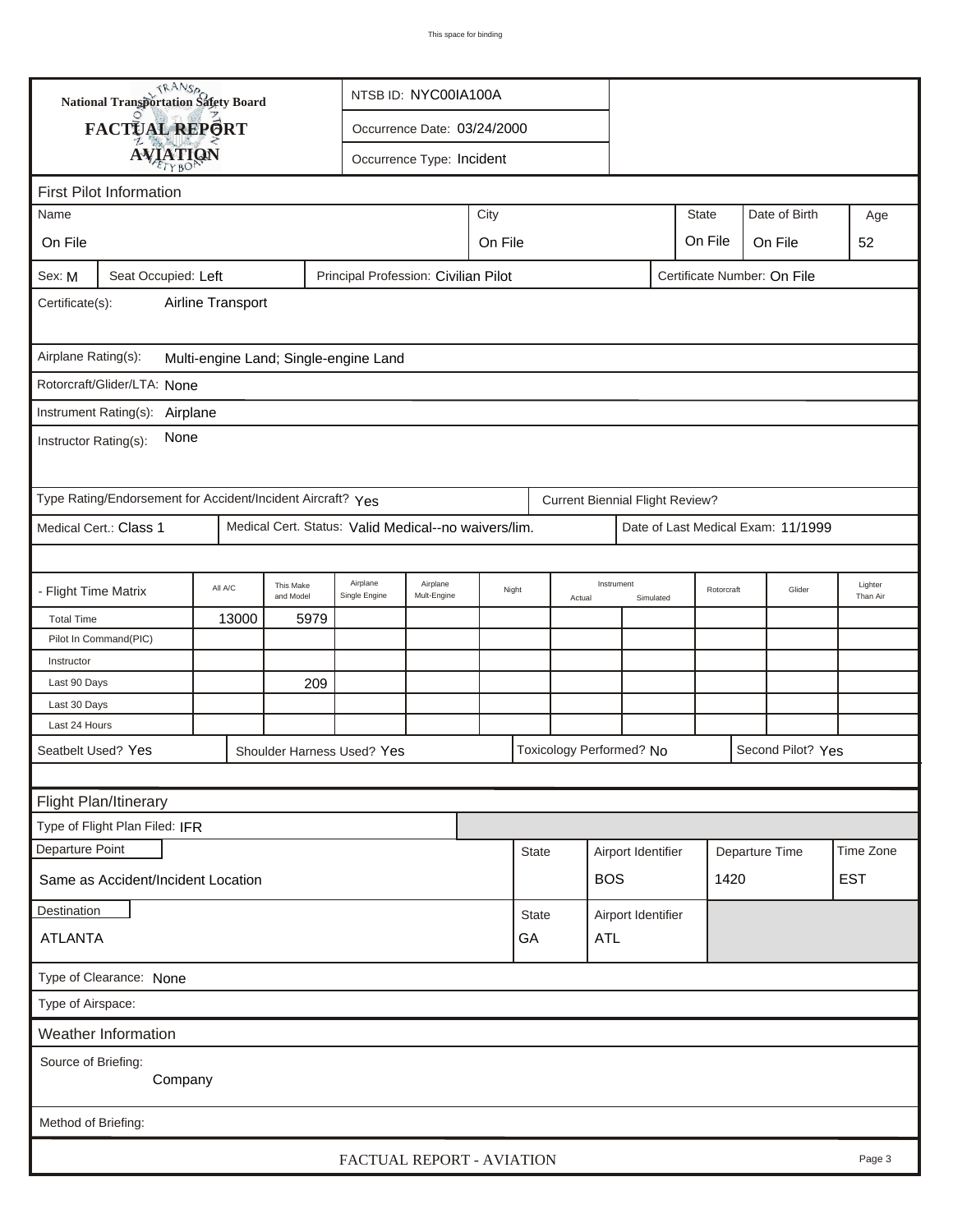|                                                                      |                                               | <b>National Transportation Safety Board</b><br>NTSB ID: NYC00IA100A |                      |                             |                     |                                     |    |                                                       |                         |                   |       |     |  |
|----------------------------------------------------------------------|-----------------------------------------------|---------------------------------------------------------------------|----------------------|-----------------------------|---------------------|-------------------------------------|----|-------------------------------------------------------|-------------------------|-------------------|-------|-----|--|
|                                                                      | FACTUAL REPORT                                |                                                                     |                      | Occurrence Date: 03/24/2000 |                     |                                     |    |                                                       |                         |                   |       |     |  |
|                                                                      | <b>AVIATION</b>                               |                                                                     |                      | Occurrence Type: Incident   |                     |                                     |    |                                                       |                         |                   |       |     |  |
|                                                                      | Weather Information                           |                                                                     |                      |                             |                     |                                     |    |                                                       |                         |                   |       |     |  |
| WOF ID                                                               | <b>Observation Time</b>                       | Time Zone                                                           | <b>WOF Elevation</b> |                             |                     | WOF Distance From Accident Site     |    | Direction From Accident Site                          |                         |                   |       |     |  |
|                                                                      |                                               |                                                                     |                      |                             |                     |                                     |    |                                                       |                         |                   |       |     |  |
| <b>BOS</b>                                                           | 1454                                          | <b>EST</b>                                                          |                      | 20 Ft. MSL                  |                     |                                     |    | 0 NM                                                  | 0 Deg. Mag.             |                   |       |     |  |
|                                                                      | Sky/Lowest Cloud Condition: Clear             |                                                                     |                      |                             |                     | 0 Ft. AGL                           |    |                                                       | Condition of Light: Day |                   |       |     |  |
|                                                                      | Lowest Ceiling: None                          |                                                                     |                      | 0 Ft. AGL                   | Visibility:         |                                     | 10 | <b>SM</b>                                             |                         | Altimeter:        | 30.00 | "Hg |  |
| Temperature:                                                         | $10^{\circ}$ C                                | Dew Point:                                                          | $1^{\circ}C$         |                             | Wind Direction: 110 |                                     |    |                                                       |                         | Density Altitude: |       | Ft. |  |
| Wind Speed: 11                                                       |                                               | Gusts:                                                              |                      |                             |                     |                                     |    | Weather Condtions at Accident Site: Visual Conditions |                         |                   |       |     |  |
| Visibility (RVR):                                                    | 0<br>Ft.                                      | Visibility (RVV)                                                    | $\mathbf 0$          | <b>SM</b>                   |                     | Intensity of Precipitation: Unknown |    |                                                       |                         |                   |       |     |  |
|                                                                      | Restrictions to Visibility: None              |                                                                     |                      |                             |                     |                                     |    |                                                       |                         |                   |       |     |  |
|                                                                      |                                               |                                                                     |                      |                             |                     |                                     |    |                                                       |                         |                   |       |     |  |
| Type of Precipitation:                                               | None                                          |                                                                     |                      |                             |                     |                                     |    |                                                       |                         |                   |       |     |  |
|                                                                      |                                               |                                                                     |                      |                             |                     |                                     |    |                                                       |                         |                   |       |     |  |
|                                                                      | <b>Accident Information</b>                   |                                                                     |                      |                             |                     |                                     |    |                                                       |                         |                   |       |     |  |
|                                                                      | Aircraft Damage: Minor<br>Aircraft Fire: None |                                                                     |                      |                             |                     |                                     |    |                                                       |                         |                   |       |     |  |
| Aircraft Explosion None<br>Classification: U.S. Registered/U.S. Soil |                                               |                                                                     |                      |                             |                     |                                     |    |                                                       |                         |                   |       |     |  |
|                                                                      | - Injury Summary Matrix                       | Fatal                                                               | Serious<br>Minor     |                             | None                | <b>TOTAL</b>                        |    |                                                       |                         |                   |       |     |  |
| <b>First Pilot</b>                                                   |                                               |                                                                     |                      |                             | 1                   | 1                                   |    |                                                       |                         |                   |       |     |  |
| Second Pilot                                                         |                                               |                                                                     |                      |                             | $\mathbf{1}$        | 1                                   |    |                                                       |                         |                   |       |     |  |
| <b>Student Pilot</b>                                                 |                                               |                                                                     |                      |                             |                     |                                     |    |                                                       |                         |                   |       |     |  |
|                                                                      | Flight Instructor                             |                                                                     |                      |                             |                     |                                     |    |                                                       |                         |                   |       |     |  |
| <b>Check Pilot</b>                                                   |                                               |                                                                     |                      |                             |                     |                                     |    |                                                       |                         |                   |       |     |  |
|                                                                      | <b>Flight Engineer</b>                        |                                                                     |                      |                             |                     |                                     |    |                                                       |                         |                   |       |     |  |
|                                                                      | Cabin Attendants                              |                                                                     |                      |                             | 4                   | 4                                   |    |                                                       |                         |                   |       |     |  |
| Other Crew                                                           |                                               |                                                                     |                      |                             |                     |                                     |    |                                                       |                         |                   |       |     |  |
| Passengers                                                           |                                               |                                                                     |                      |                             | 81                  | 81                                  |    |                                                       |                         |                   |       |     |  |
| - TOTAL ABOARD -                                                     |                                               |                                                                     |                      |                             | 87                  | 87                                  |    |                                                       |                         |                   |       |     |  |
| Other Ground                                                         |                                               | 0                                                                   | 0                    | 0                           |                     | 0                                   |    |                                                       |                         |                   |       |     |  |
|                                                                      | - GRAND TOTAL -                               | 0                                                                   | $\overline{0}$       | 0                           | 87                  | 87                                  |    |                                                       |                         |                   |       |     |  |
|                                                                      |                                               |                                                                     |                      |                             |                     |                                     |    |                                                       |                         |                   |       |     |  |
|                                                                      | FACTUAL REPORT - AVIATION<br>Page 4           |                                                                     |                      |                             |                     |                                     |    |                                                       |                         |                   |       |     |  |